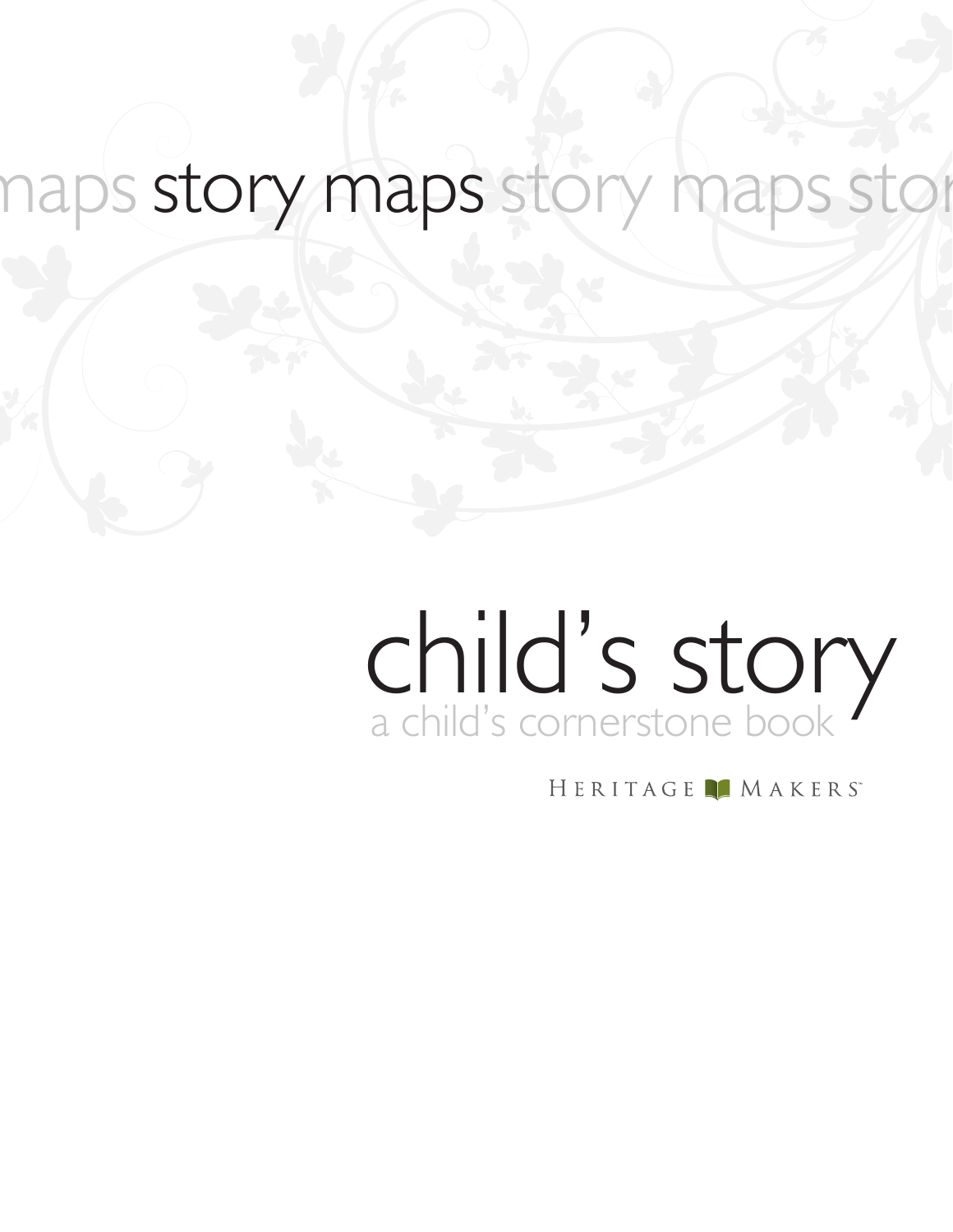## ps child story story maps story maps st

"While we try to teach our children all about life, Our children teach us what life is all about." - Angela Schwindt

#### *Directions:*

This Story Map will help guide you as you write and preserve your most precious memories. As you combine stories and photos you'll create a valuable treasure that can be shared for many years to come.

**Step I.** Read through the following questions and answer them. You may need to involve others with interviews and gathering information, or just answer the questions on your own. You do not need to answer each question or even use each theme; these are meant merely as guidelines. As you answer the question(s), your answers become the story.

*Step 2.* Get your photos scanned and uploaded into your Studio account. Your personal publishing consultant can help you get all of your photos scanned quickly and easily with scanning services. Just ask!

*Step 3.* Start creating. You can design your own page from scratch or use one of the many Heritage Makers' pre-designed templates.

Your book will have 21 pages. Additional pages are available for a minimal printing cost.

#### Front Cover

**Front Cover**<br>
Image<br>
Title Image Title Author

### **1**<br>1<br>**1**<br>1 Page 1

*Before You Were Born*

Use this page to dedicate the book to your child. Describe your desire to have this child come to your family. Add photo of child at current age.

### **2** Page 2

*Waiting for You to Come*

 Share some specific thoughts you had and the preparations you made as you anticipated your baby's arrival.

### **Pag**<br>Cho Page 3

*Choosing Your Name* 

Share the history of your child's name and why you chose it.

### Pag<br>You Page 4

*Your Birthday!* 

 Share how and where your child was born. What your feelings when you finally got to hold your baby? Who else was excited to meet the new baby?